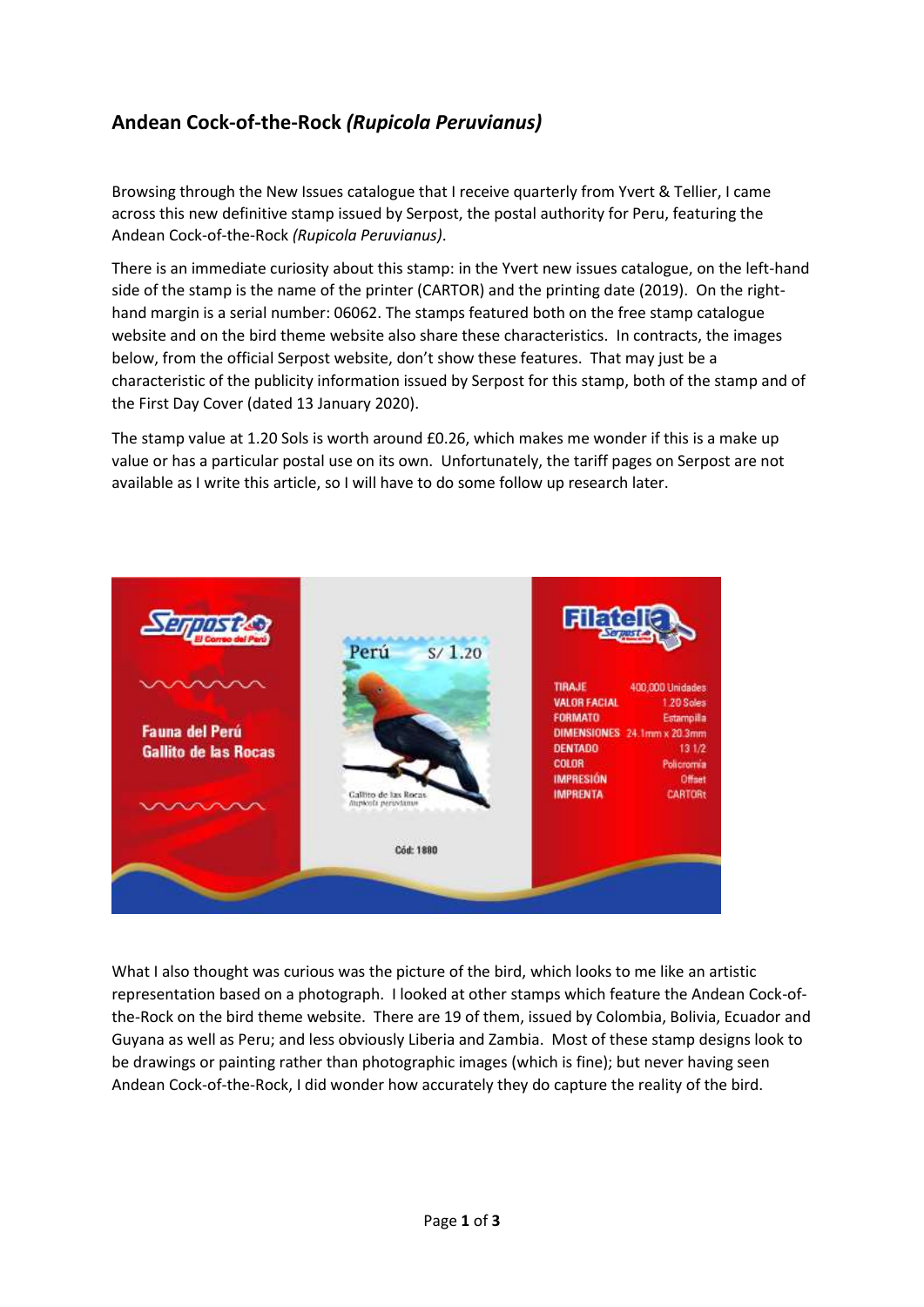

Fortunately, I was able to find several photographs of the Andean Cock of the Rock on the World Land Trust Website (the international conservation charity that protects the world's most biologically significant and threatened habitats acre by acre). The picture below from that website shows what a stunning looking bird it is.



Source:<https://www.worldlandtrust.org/species/birds/andean-cock-of-the-rock/>

According to the WLT, the Andean Cock of the Rock is the national bird of Peru. What I also learned was that the colouring and fan shaped crest that we see in the images of both the photograph and